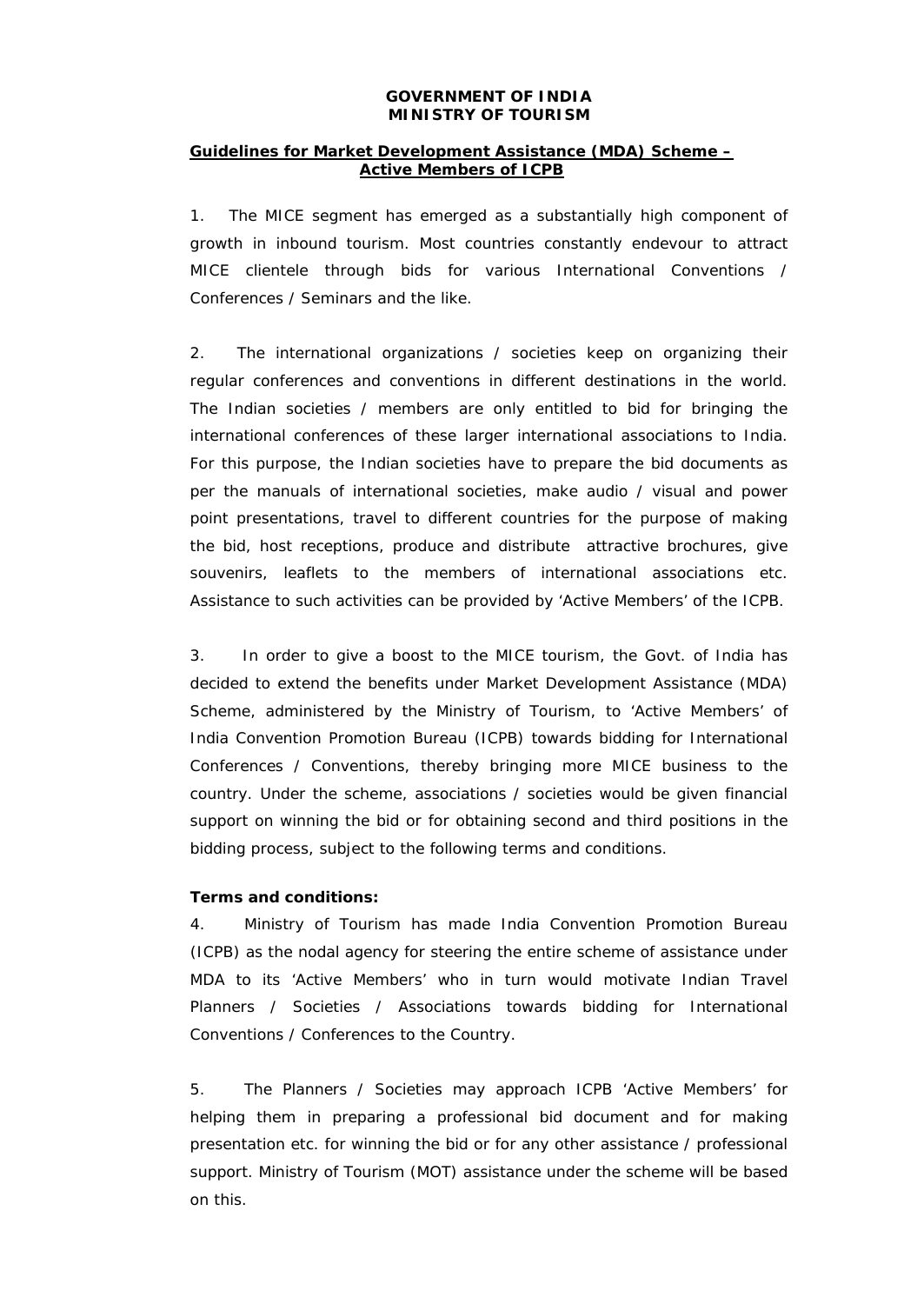6. The financial support would be provided to 'Active Members' of ICPB who in turn would release the same to Indian Association / Societies after bidding for International Conventions / Conferences, provided they win the bid or stand at second or third positions among the bidders. The assistance under the scheme would be as follows: -

### **Category I (500 pax and above):**

- i) Rs. 4.5 lakhs for winner of the bid for a Conference/Convention in India of 500 pax and above.
- ii) Rs. 1.5 lakhs for the bidder who comes at second or third position among the bidders for Conference/Convention of 500 pax and above.

#### **Category II (200 – 500 pax):**

- i) Rs. 2.50 lakhs for winner of the bid for holding the Conference/Convention in India of 200 to 500 pax.
- ii) Rs. 1 lakh for bidder who comes at second or third position for Conference/Convention in India of 200 and 500 pax.

During off season i.e. between April 15 to September 15, an additional reward/assistance of Re. 1 lakh would be given to the winner of the bid for holding the Conference/Convention, after the 'Active Members' of ICPB have given all supporting documents to prove that the Conference/Convention had actually taken place between April 15 to September 15. The 'Active Members' of ICPB would release this amount to the concerned Indian Society/Association. ICPB will also certify and furnish supporting documents to prove that the bidder has won / stood at  $2^{nd}$  or  $3^{rd}$  positions among all the competitors/bidders.

7. The assistance to an Association/Society for bidding for an international Conference/Convention would be limited to once in a financial year. The credibility of the Association and the relevance of the Convention would be taken into consideration.

8. The ICPB 'Active Members' shall not be under investigation or charged / prosecuted / debarred / black listed by Ministry of Tourism, Govt. of India or any other Government Agency. In this regard he should furnish a declaration to this effect.

9. The applicant would furnish a declaration in the prescribed format as under: " I hereby declare that I have not claimed / received any financial assistance for this bidding activity from any other Government / Government Agency."

10. In case of several applications, priority would be given to those ICPB 'Active Members' who have not availed financial assistance in the past under the MDA Scheme.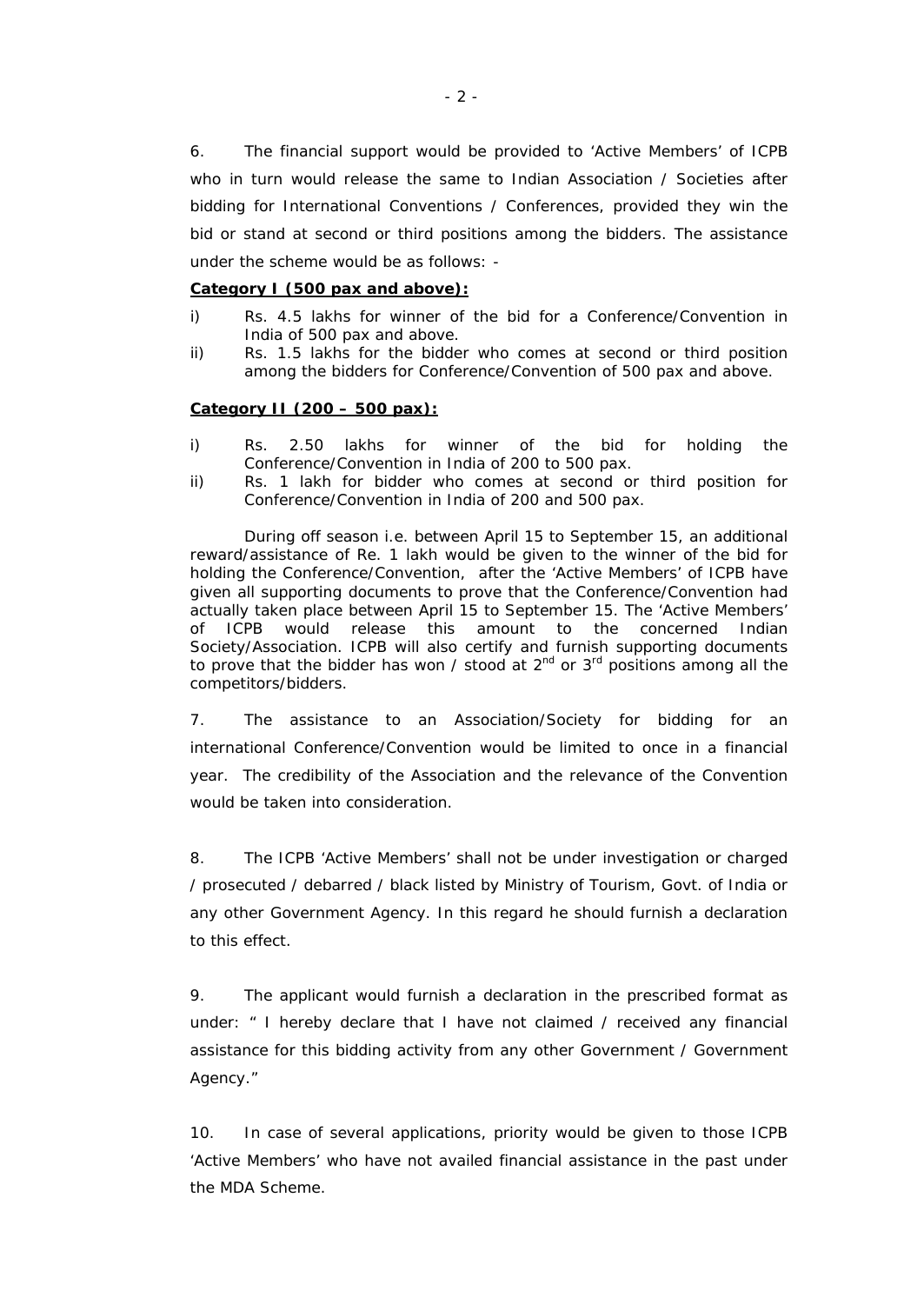# **Procedure for submission of Application:**

11. The eligible 'Active Members' of ICPB shall obtain prior approval of the Ministry of Tourism, Government of India, before undertaking the tourism promotional activity. The application shall be submitted directly to the Deputy Director General (Overseas Marketing Division), Ministry of Tourism, Transport Bhawan, Sansad Marg, New Delhi, in the prescribed format (Annexure - I) at least 3 months in advance along with the following documents:

a) Proof of approval as 'Active Member' of ICPB to be enclosed. A letter issued by ICPB certifying the antecedents/credentials of the applicant and supporting the application to be attached.

b) Details of financial assistance availed during the last three years from the Government, including Ministry of Commerce / FIEO and Ministry of Tourism.

12. After undertaking the tour abroad for which prior approval was accorded by the Ministry of Tourism (MOT), the ICPB 'Active Members' would submit the application for MDA claim, in the prescribed format (Annexure II) to the Ministry of Tourism, Government of India, immediately on return to India, but positively within one month of his / her return to India, along with the following documents:

a) Legible photocopy of passport highlighting the entries about departure from India and arrival to India and also the countries visited in respect of person(s) of the respective Association/Society etc. as the case may be. In case passport does not have arrival / departure dates regarding visits to various countries, documentary evidence such as hotel bills, boarding pass, lodging pass, etc. may be submitted.

b) Original air ticket / jacket used during the journey along with three selfcertified photocopies. The following details should be given separately in a statement:

- i. Name of the Travelers
- ii. Ticket Nos.
- iii. Flight No.
- iv. Date of Departure from and return to India
- v. Sectors / countries visited
- vi. Class in which traveled
- vii. Economy excursion class fare for sectors / countries visited.

c) Brief Report about the tour and achievements regarding the presentation made. Documentary proof of winning the bid or standing second or third in the bidding process.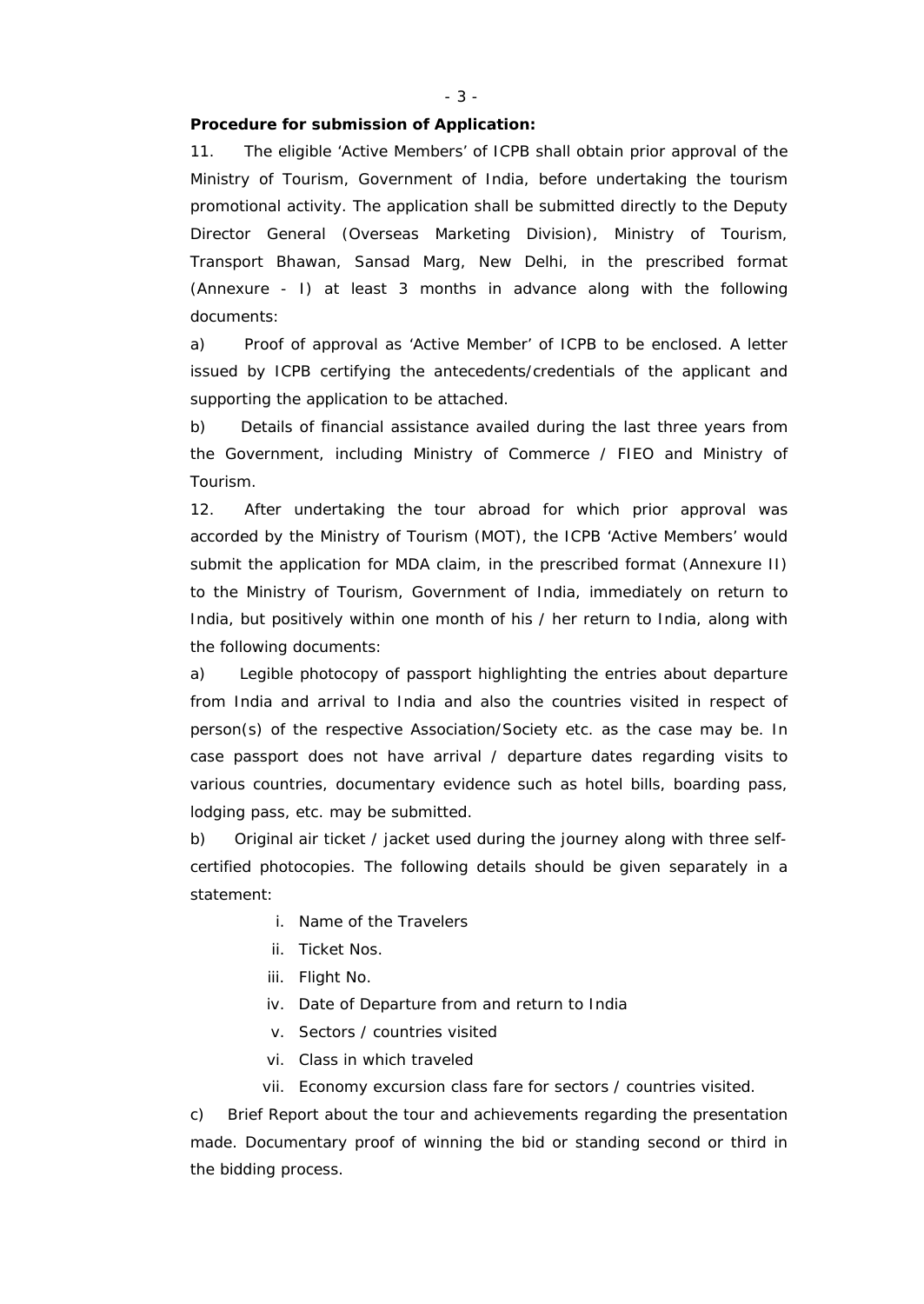# **Miscellaneous:**

13. Claim form received after one month of return to India or wherein the deficiencies in the claim as intimated are not fully completed within 30 days of the date of information given, would not be entertained and would be rejected.

14. 'Active Member' is one who is recognized in the active category as per the rules of ICPB.

15. Decision of the Ministry would be final and binding on all applicants.

\*\*\*\*\*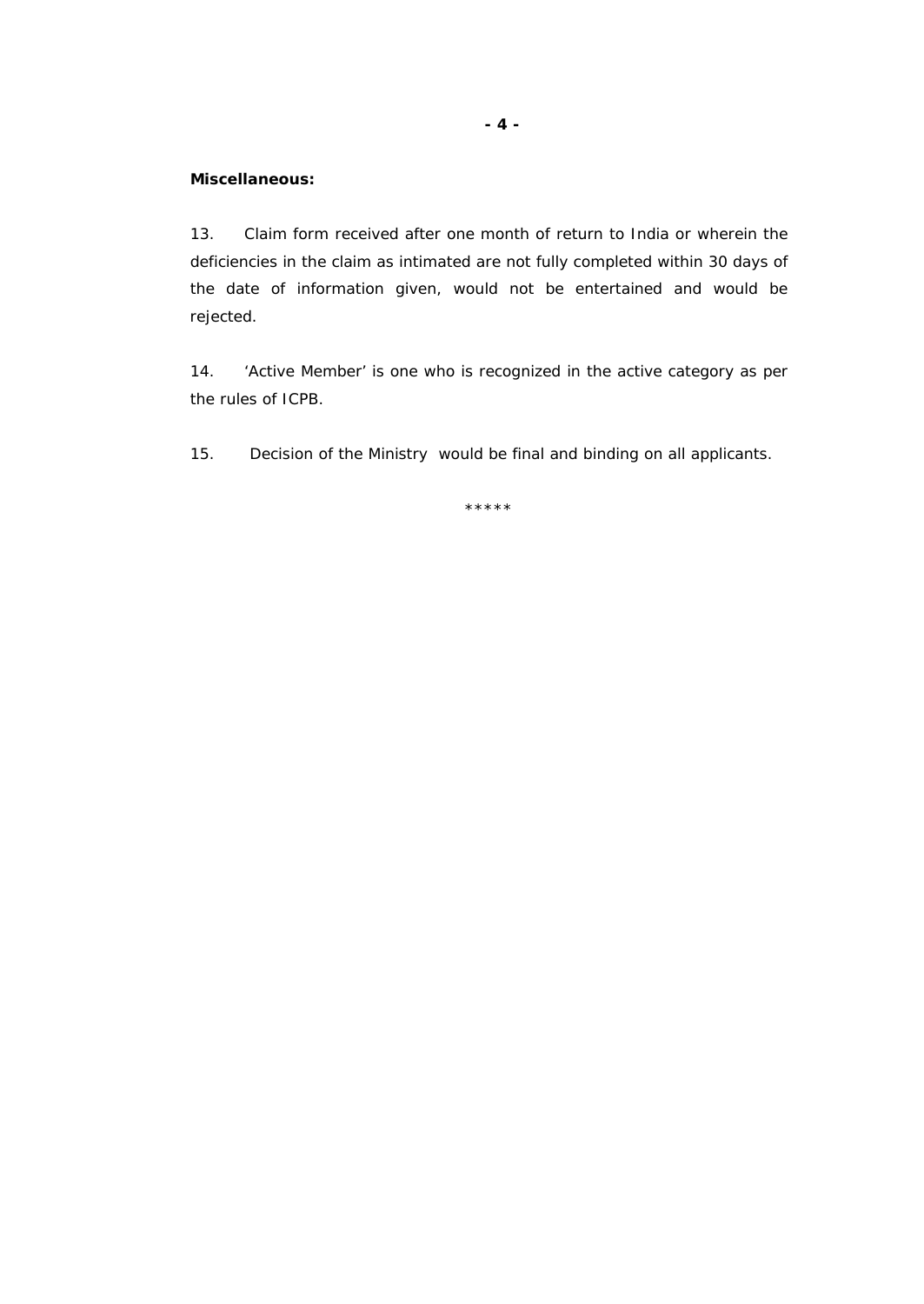# **ANNEXURE -I**

### **Application form for obtaining Prior Approval under MDA Scheme towards Bidding Support by 'Active Members' of ICPB.**

| 1 <sub>1</sub> | Name of the ICPB 'Active Member' with full address                                                                                |                 |
|----------------|-----------------------------------------------------------------------------------------------------------------------------------|-----------------|
| 2.             | Name and designation of the person submitting<br>the<br>application                                                               |                 |
| 3.             | Certificate regarding approval of active membership of ICPB                                                                       | (Valid up to :) |
| $4_{\cdot}$    | Purpose of visit indicating the details of conference /<br>convention for which bidding is proposed.                              |                 |
| 5.             | Name of country for presentation of Bid with dates /<br>duration of visit abroad                                                  |                 |
| 6.             | Name of the person presenting the Bid with complete<br>address of Association / Society                                           |                 |
| 7 <sub>1</sub> | Date of departure from India                                                                                                      |                 |
| 8.             | Date of arrival to India                                                                                                          |                 |
| 9.             | Details of the financial assistance availed earlier under the<br><b>MDA Scheme:</b><br>(a)<br>Dates<br>(b)<br>MDA amount received |                 |

**Place: Date:** 

> **Signature & Designation with stamp**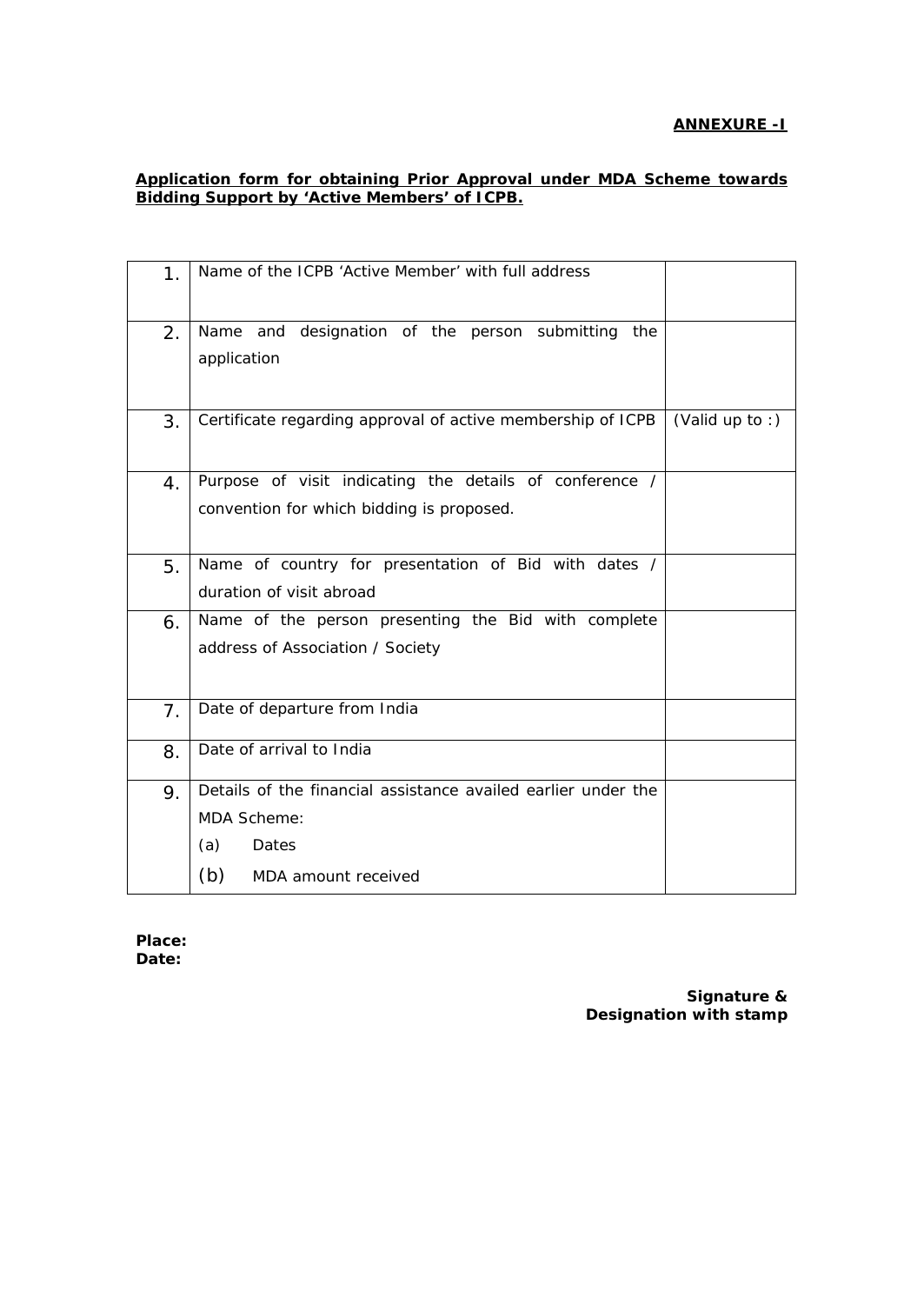#### **Claim form for Marketing Development Assistance under MDA Scheme for Bidding Support for International Conventions in respect of Active Members of ICPB.**

| 1. | Name of the Organization with full address<br>Tel. / Fax<br>E-mail / Website                                                                                                                                                                                                                                                                                                                                                                                                                                                                                                                                                                |  |
|----|---------------------------------------------------------------------------------------------------------------------------------------------------------------------------------------------------------------------------------------------------------------------------------------------------------------------------------------------------------------------------------------------------------------------------------------------------------------------------------------------------------------------------------------------------------------------------------------------------------------------------------------------|--|
| 2. | and designation of the<br>Name<br>person<br>submitting the Claim                                                                                                                                                                                                                                                                                                                                                                                                                                                                                                                                                                            |  |
| 3. | Certificate regarding approval of ICPB Active<br>Membership (Valid unto)                                                                                                                                                                                                                                                                                                                                                                                                                                                                                                                                                                    |  |
| 4. | Name of the Country (ies) visited for and the<br>dates / during of stay abroad.                                                                                                                                                                                                                                                                                                                                                                                                                                                                                                                                                             |  |
| 5. | Actual date of departure from India. (Please<br>attach a certified photocopy of passport<br>highlighting date of departure).                                                                                                                                                                                                                                                                                                                                                                                                                                                                                                                |  |
| 6. | Actual date of arrival to India (Please attach<br>certified photocopy of passport highlighting<br>date of arrival.                                                                                                                                                                                                                                                                                                                                                                                                                                                                                                                          |  |
| 7. | Positions obtained in the bidding process /<br>indicate whether the bid was won / stood<br>second / third                                                                                                                                                                                                                                                                                                                                                                                                                                                                                                                                   |  |
| 8. | Details of the financial Assistance availed<br>earlier under the MDA Scheme:<br>a. Name of Association / Organization<br>b. Dates<br>c. MDA amount received                                                                                                                                                                                                                                                                                                                                                                                                                                                                                 |  |
| 9. | Details regarding Bid Presentation:<br>Name of the Associations / Organization<br>$\bullet$<br>with contact details<br>Name of the Convention / Conference<br>with subject etc.<br>Names of other countries invited to<br>submit the bid for the same conference.<br>Past History of the Convention with<br>details.<br>Website of International Association / URL<br>$\bullet$<br>for last conference.<br>Names of countries / regions from where<br>$\bullet$<br>the delegates are expected.<br>Proposed Venue in India.<br>$\bullet$<br>Copy of the Bid document.<br>$\bullet$<br>Date when the Bid is to be presented with<br>$\bullet$ |  |
|    | details of the country etc. and dates of<br>presentation.<br>guidelines<br>from<br>Bid<br>request<br>the<br>$\bullet$<br>International body                                                                                                                                                                                                                                                                                                                                                                                                                                                                                                 |  |